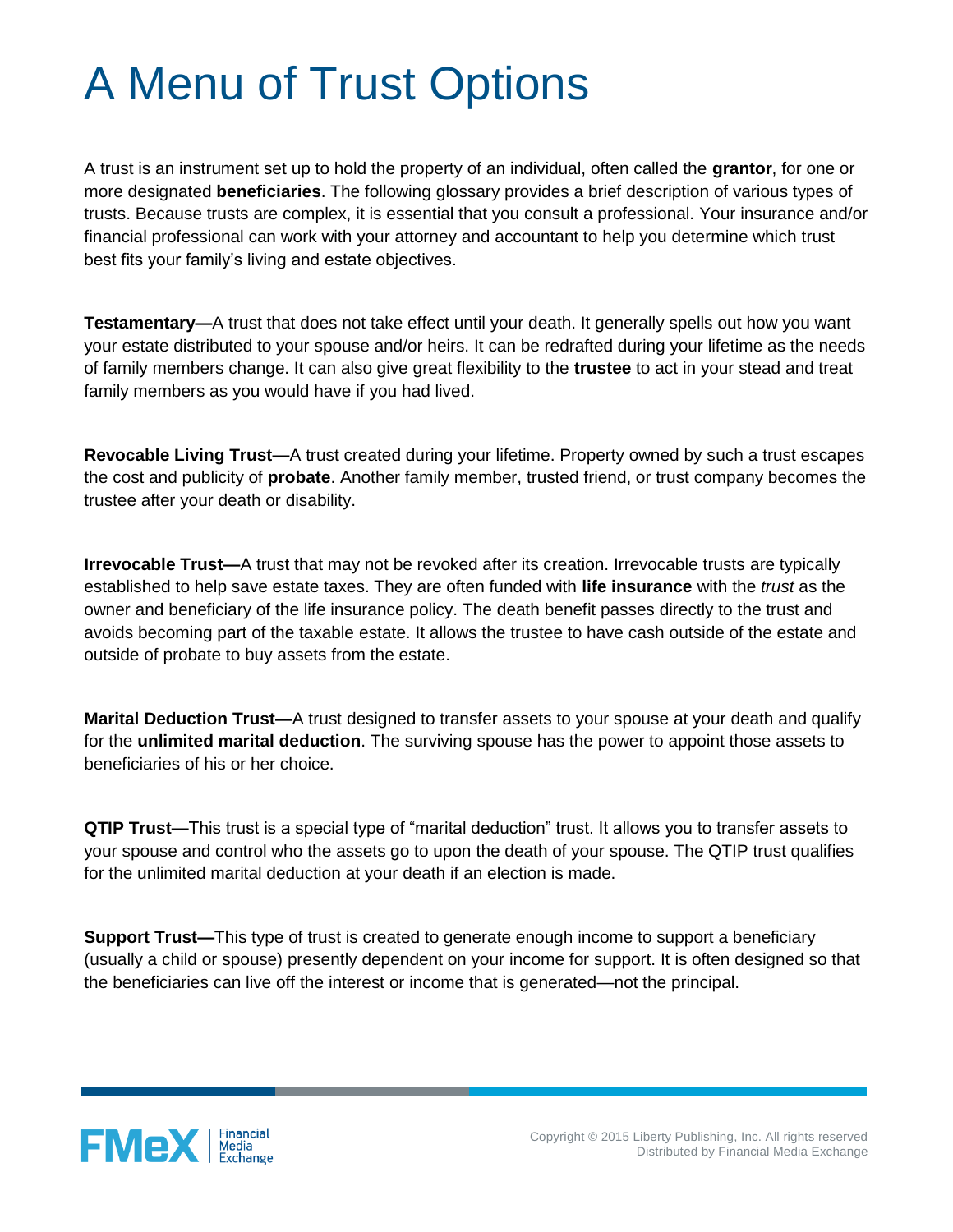**Spendthrift Trust—**This trust is useful to the grantor who is concerned that the beneficiaries may be irresponsible or ill- suited in managing the funds left to them. Guidelines may be set to specifically direct how the funds are to be disbursed, therefore ensuring that the money will not be irresponsibly "frittered away." A trustee is designated and given discretionary powers to control the flow of assets.

**Charitable Trusts—**These trusts are created for charitable, educational, religious, or scientific purposes. There are a variety of charitable trust designs for the purpose of providing income for a specified period either to the charity (a **charitable lead trust**) or to your spouse and heirs with the remainder passing to the charity (a **charitable remainder trust (CRT)**).

EPTMENU1-X